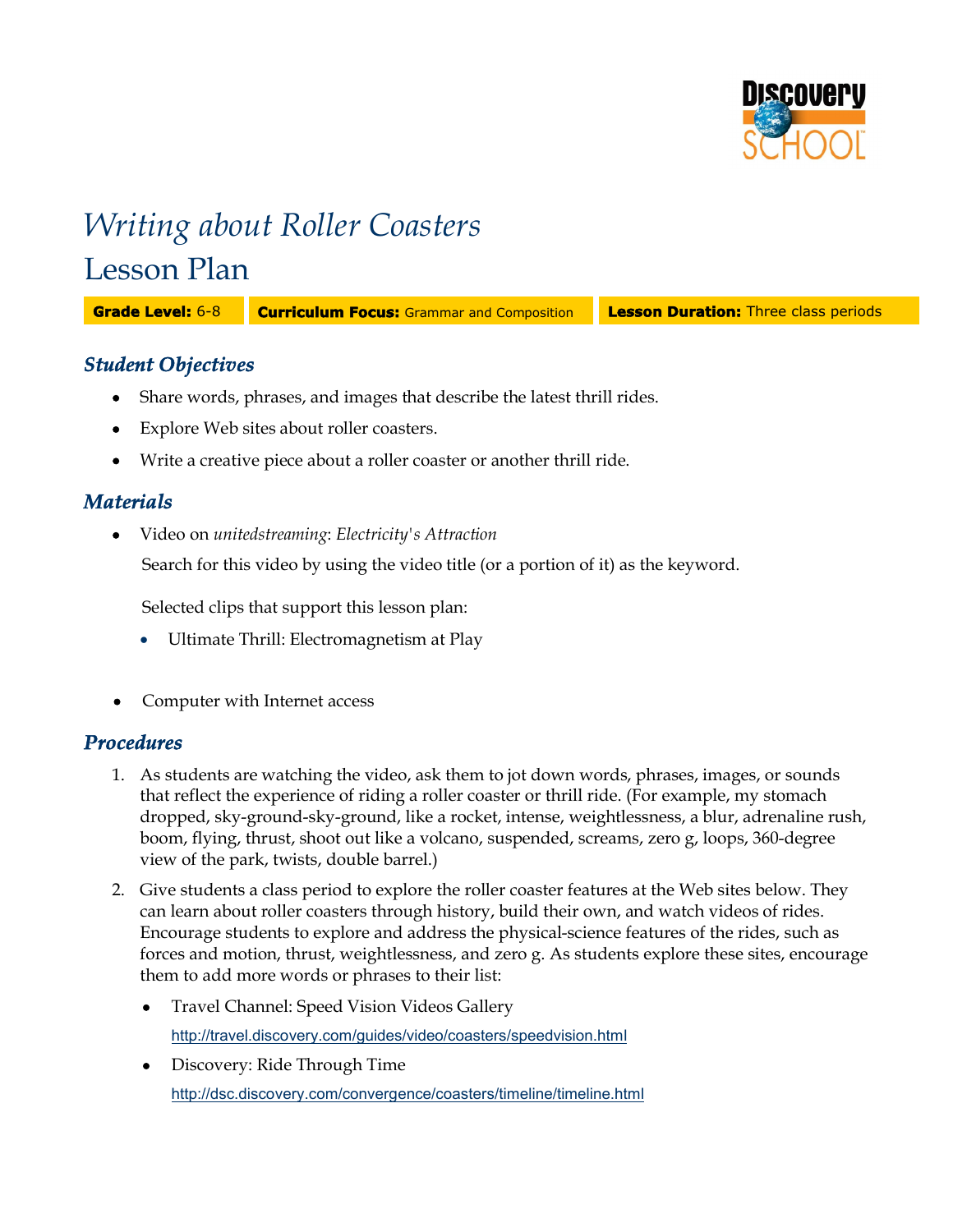Travel Channel: Build Your Own Coaster

<http://travel.discovery.com/ideas/themeparks/rollercoasters/buildacoaster.html>

3. Finally, have students use their notes to make up a poem, short story, song, rap, or other creative piece describing the experience of a roller coaster or other thrill ride, or related physical scientific issues. They might describe a specific ride, the experience of riding a roller coaster, or an imaginary ride of the future?

#### *Assessment*

Use the following three-point rubric to evaluate students' work during this lesson.

- **3 points:** Students were highly engaged in class discussions; recorded many words, phrases, and images from the video; gathered several details from the suggested Web sites; wrote an engaging, thoughtful piece about the experience of riding a roller coaster.
- **2 points:** Students participated in class discussions; recorded some words, phrases, and images from the video; gathered a few details from the suggested Web sites; wrote a satisfactory piece about the experience of riding a roller coaster.
- **1 point:** Students did not participate in class discussions; recorded few or no words, phrases, or images from the video; gathered few or unrelated details from the suggested Web sites; created a simplistic or undeveloped piece about the experience of riding a roller coaster.

# *Vocabulary*

#### **electromagnet**

*Definition:* An electrically produced magnet that can be turned on and off *Context*: The roller coaster was launched by electromagnets.

#### **Linear Induction Motors (LIMs)**

*Definition:* Large, flat magnets arranged along a track; used to generate thrust *Context:* LIMs were first developed to launch spacecraft into orbit

#### **zero g**

*Definition:* Short for "zero gravity"; a state of apparent weightlessness *Context:* The roller coaster ride made it feel like zero g because the centrifugal force offset the gravitational force.

# *Academic Standards*

#### **National Academy of Sciences**

The National Science Education Standards provide guidelines for teaching science as well as a coherent vision of what it means to be scientifically literate for students in grades K-12. To view the standards, visit [http://books.nap.edu](http://books.nap.edu/).

This lesson plan addresses the following science standards:

• Physical Science: Motions and forces; Transfer of energy